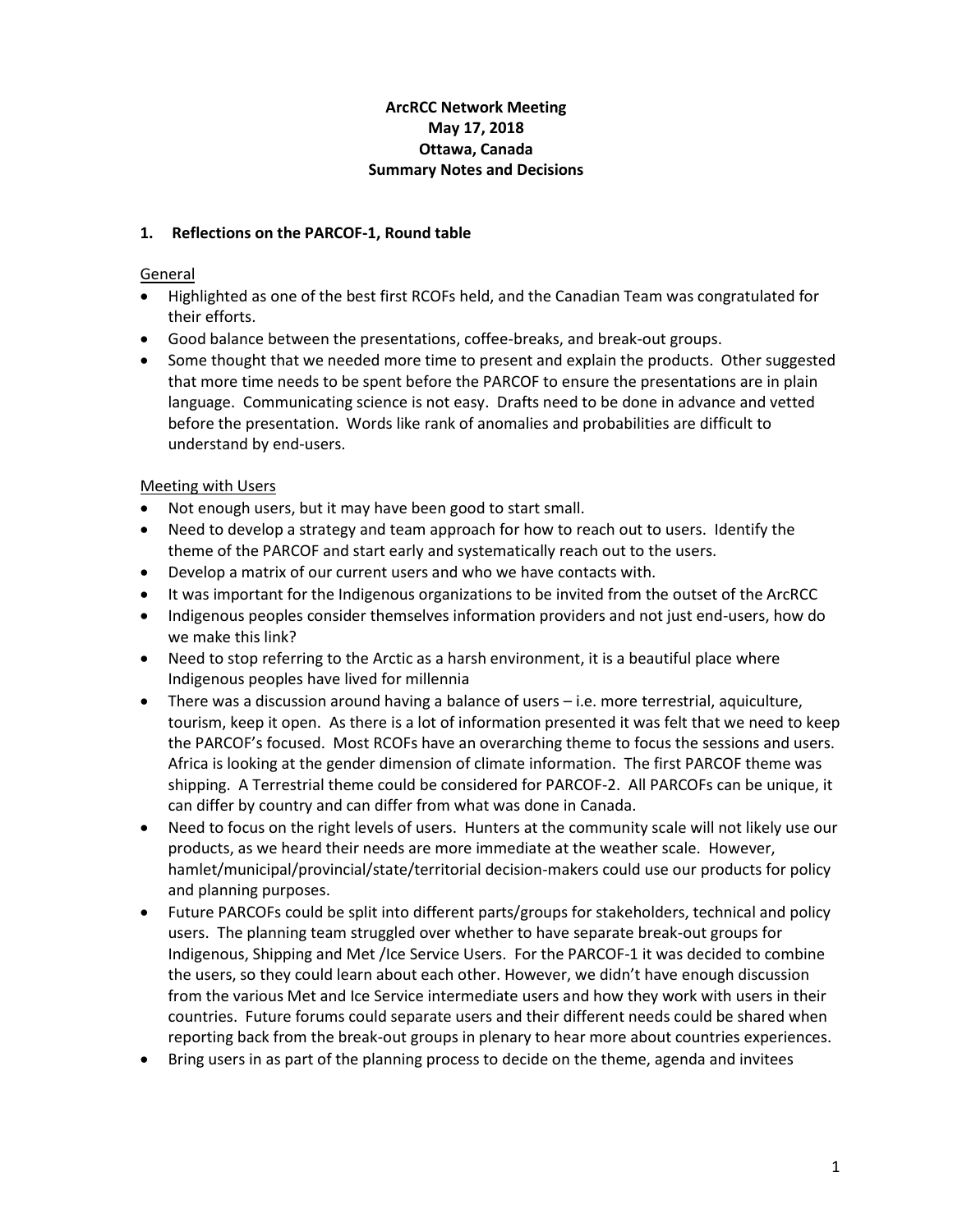# **2. ArcRCC Demonstration Phase**

- Completed a milestone in the implementation and developing a proof of concept for the ArcRCC.
- We have the web site constructed and have developed the first LRF and monitoring products and consensus statement.
- Still need to work on training aspects.

### ArcRCC Summer 2018 Consensus Statement

- Need to have a follow up discussion about the consistency of output products (geographical coverage and colours) and the different needs of the intermediate and end users.
- There was a discussion about a common geographical coverage of the Arctic to ensure consistency amongst the products and a circle (e.g.  $50^{\circ}$ N) is the easiest boundary for the graphical products.
- Need to develop a knowledge translation/communications team that works and translates between the Met/Ice services and users (i.e. like Rick Thoman) to review the out-put products for plain language, ease of interpretation and consistency amongst products (colours, legends, latitude) towards developing a consensus statement template.
- Bring in the theme users early as part of the knowledge translation will to help gain insight on how to better communicate the products.
- Need more time to develop the final consensus statement. Perhaps meet 1-2 days before the PARCOF to work on the final consensus statement as a team.
- Suggest having WMO communications more involved in helping to draft/edit and communicate the consensus statement and the press release.
- Everyone, communities and/or industry will ask for more than what we can deliver. We need to make sure that we can tell what is possible with current monitoring and modelling and what is not.
- The timing of the forecast (April or May). Modellers want a May product, closer to the summer, but users at sea would like it in April for getting ready for summer operations. Could we see if there is any difference between forecasts made in April or May?

### **Decisions:**

- The ArcRCC will adhere to Implementation Plan text in defining the Arctic. The website and communications will use this definition
- Graphical products will cover the area from 50-90 degrees N.
- The Implementation plan and its annexes will not be updated. The ArcRCC will develop and operational plan to specify goals and track achievements and challenges

# **Actions:**

- **John Parker** to provide the map showing the boundary of the area to be included in Quebec (from the National Inuit Strategy) to Finland. FMI graphics specialists will prepare a domain map for the ArcRCC Network.
- **Kumar Kolli** to share the CCI draft template for RCC annual reporting
- **Helge Tangen** will inform the WMO SG that the ArcRCC has officially launched its demonstration phase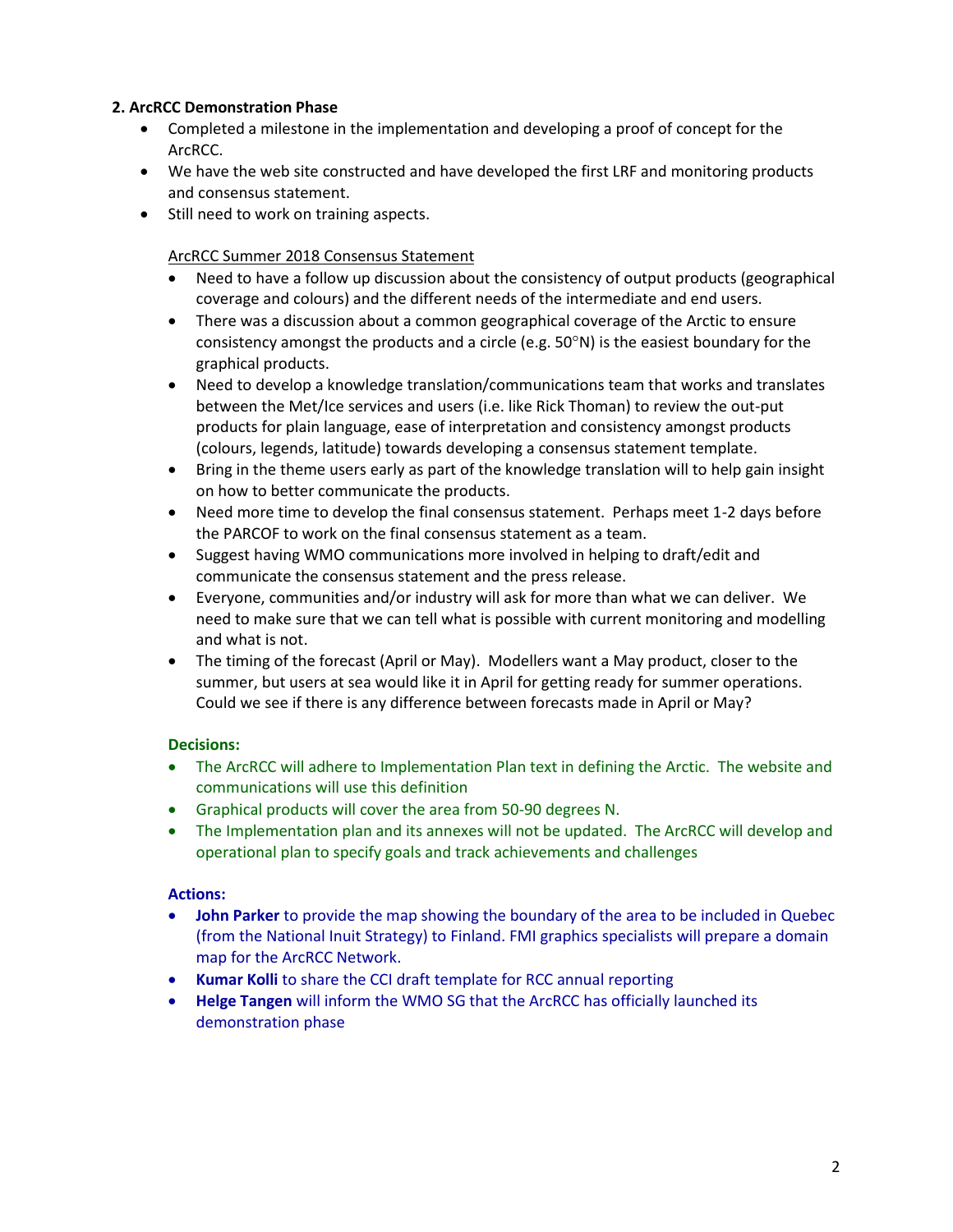# **3. Defining the ArcRCC roles and responsibilities**

This was the first time that many of the ArcRCC Network members were able to meet face to face and the discussion focused on clarify roles and responsibilities amongst the Nodes and WMO.

### **Decisions:**

- **Node responsibilities:** Each Node (and its member countries) will be expected to contribute to all functions and the consensus statement but will only be responsible to develop and deliver *one* specific mandatory function.
- **PARCOF responsibilities:** The RCC is not obliged to coordinate the RCOFs, but the ArcRCC Network will
- Need to clearly define with the **National Meteorological and Ice Services (NMISs)** the role and products produced by the ArcRCC and what falls into the NMISs domain, so we don't duplicate efforts
- **Ownership of the Consensus Statement**: The responsibility for signing off on the consensus statement at the PARCOF belongs to all three nodes, and not the host PARCOF country.
- **Long-Range Forecasting:** The North American node will commit to lead the drafting, and development, and delivering it through the PARCOF, a consensus statement twice a year (spring/autumn) with input required from the mandatory function leads.
- **Role of the Network Coordinator:** to coordinate monthly network meetings to facilitate planning between the WMO, nodes the ArcRCC implementation and PARCOF delivery; and lead the development of the ArcRCC operational plan.

### **Action:**

 **Helge Tangen** to lead the draft of the ArcRCC operational plan and incorporate the above decisions into the document and establish regular network calls.

### **4. Global Cryospheric Watch (GCW), and the International Ice Charting Working Group (IICWG)**

GCW is the authoritative resource for cryospheric climate information, it does not include forecasting and is not currently operational, but it is being targeted for ~2020. GCW aims to help with experience in observations, integrated product development and dissemination through the WMO networks. All 3 GCW WG and corresponding Teams including the Cryonet, Snow Watch and Portal are coming up with best practises for integrating observations and will provide that link to community-based monitoring such as the LEO network running out of Alaska and ELOKA.

IICWG is in Helsinki Finland in September 2018. Report on the ArcRCC and the PARCOF-1 is already on the agenda, feedback on the Summer 2018 consensus statement and associated products is expected.

Discussion on the inclusion of JCOMM expert teams took place. JCOMM could offer expertise in marine climate and forecast areas of interest. There were comments during the meeting indicating an interest to include parameters such as; waves, marine winds (frequency of alert thresholds), SST's, storm surge and others. Strengthening the relationship with the JCOMM expert team is recommended.

### **Decision:**

 Kumar Kolli and ArcRCC and team to continue to build bridges with the WMO Marine Meteorology and Oceanography Program.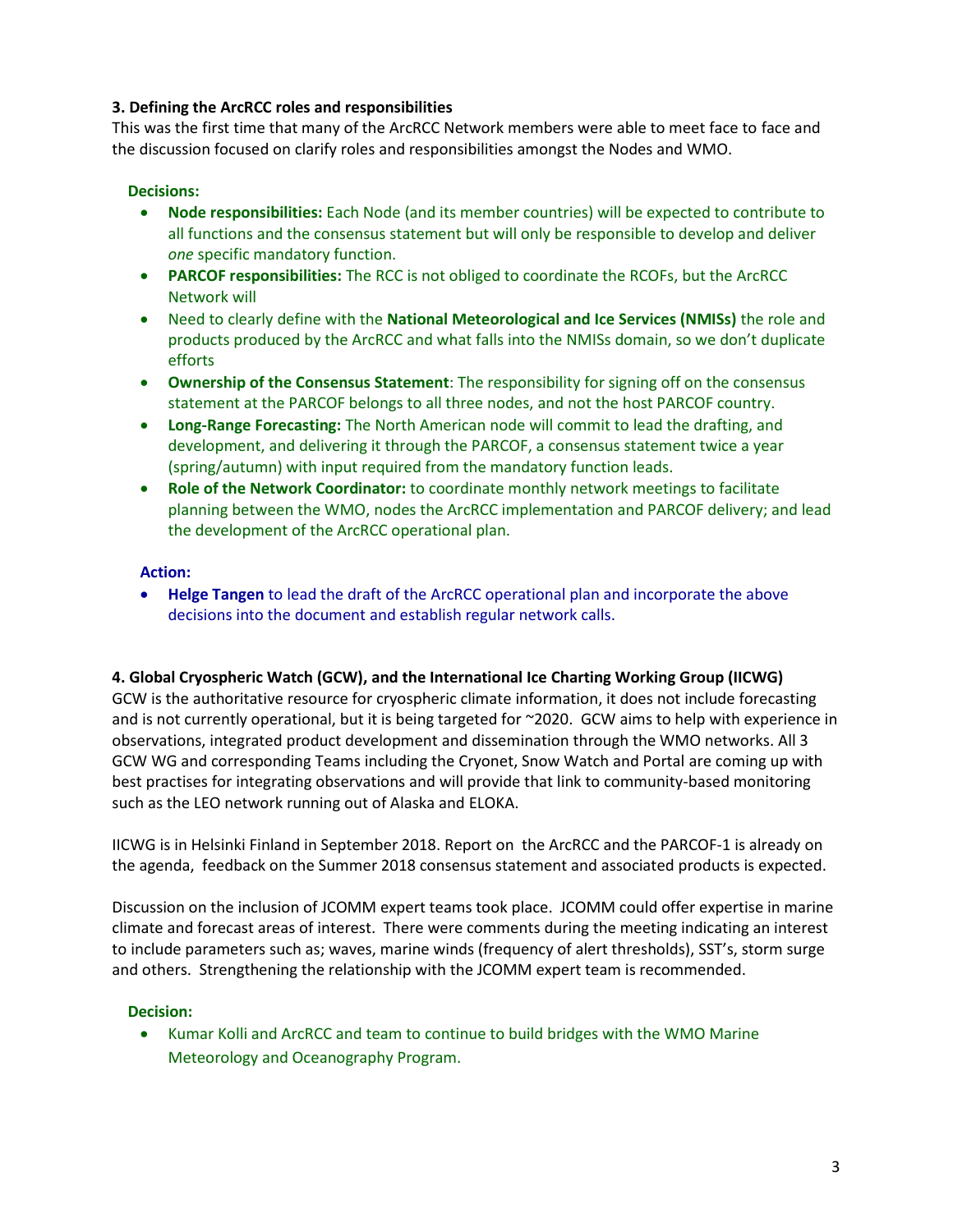### **Action:**

**• John Parker, Helge Tangen and Vasily Smolianitsky** will investigate opportunities through their roles on the JCOMM expert team to find synergies that would bring value back to the ArcRCC implementation.

### **5. Climate Watch/Annual State of the Arctic**

There was a discussion if the ArcRCC should also provide a climate watch function. It is not a mandatory function. It would require defining thresholds for extremes (flooding, heat waves, etc.) We would need to start with developing a list of what hazards could be considered in the pan-Arctic context and limit it to extreme events. Initially it starts with a seasonal view, then you take it to national and shorter-term levels (e.g. Wx scale). It would be an occasional product, but would require the nodes to monitor, develop the product and then remove it from the website when it is no longer a threat. There are some good examples from RA-VI alert for recent cold wave.

There was also a discussion about if the Arctic RCC should include an annual state of the Arctic – synthesis on climate change, like David Grimes presentation, again not be considered a mandatory function. Network members noted that this would overlap with NSIDC State of the Arctic Report Card. The Report Card is coordinated, and peer reviewed through AMAP and each chapter is written by academic climate experts who also contribute to AMAP climate assessment such as the latest Snow, Water, Ice and Permafrost Assessment (SWIPA). However, users are confused between how ArcRCC is different, the NSIDC Report Card and the WMO Annual Statement which is now formally submitted to the UNFCCC. Perhaps we could work together to develop a joint statement to reduce duplication and bring visibility to PARCOF. AMAP recognizes the need for cooperation on meteorological aspects and is preparing a paper for the AC Ministerial next May.

### **Actions:**

- **Helge Tangen**: to discuss and address the Climate Watch function within the ArcRCC Network and in the operational plan.
- **Johanna Ekman:** to reach within AMAP to discuss the potential for ArcRCC cooperation in annual reporting for the Arctic.

### **6. Outreach**

Discussions about developing a paper for scientific journals and conferences, such as AMS were encouraged. No one committed to developing a paper, but Canada has developed and delivered PowerPoint presentations on ArcRCC and PARCOF at the annual ArcticNET and the Canadian Meteorological and Oceanographic conferences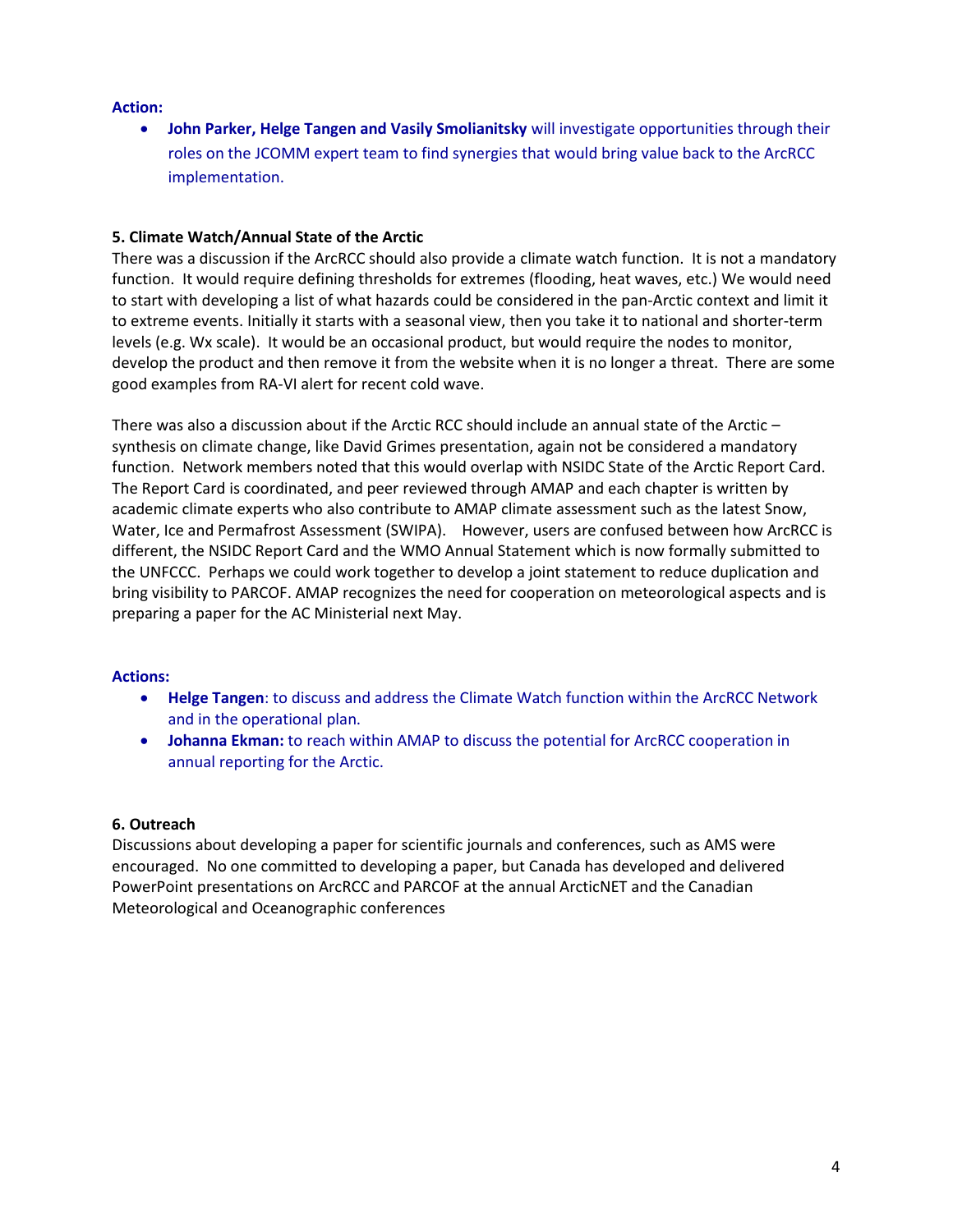# **7. October Virtual Forum and Future PARCOFs**

### Virtual Forum

There was a discussion around the deliverables for the October virtual forum and who we reach out to, the users from the PARCOF-1. It was noted that it will be quite difficult to host an on-line forum across the various time zones of the Arctic. Other RCCs do it through e-mail, or in an on-line forum. Products are circulated/posted for comment, one at a time to allow for review and comment. The WMO or ArcRCC website could be used for evaluation and to allow for a visual qualitative comparison.

## **Decisions:**

- Norway will host the virtual forum in October
- Canada will be responsible for the evaluation of the long-range forecast from the Summer 2018 consensus statement
- The goals of the October virtual forum are to get feedback and evaluate the Summer 2018 consensus statement and review the Winter 2018/19 Consensus Statement
- Following the meeting it was noted that this virtual forum will be referred to as PARCOF-2

### **Actions:**

 **Anahit Hovsepyan** will share the Caribbean node documents and schedule, they have a welldeveloped and efficient process.

### ArcRCC Winter 2018/19 Consensus Statement

There was general agreement that October is a good time to provide a forecast for the Arctic, although most of the high Arctic will be frozen and it won't be helpful to forecast freeze-up for shipping. There was a discussion around the length of the forecast, 3 months, or is it possible to cover the whole winter (Nov to March/April) by forecasting the start (N/D/J) and using climatology for F/M/A.

### **Decisions:**

- The Winter Consensus Statement would cover a 6-month period and be a combination of modelling and climatology.
- All nodes will be responsible to contribute their mandatory functions in the production of the Winter 2018/19 Consensus statement

### Future PARCOFs

The rotation of the PARCOF with each node hosting every three years was discussed. The North America node is 2 countries, Eurasia is one country, and the Nordic Node had 5 countries and the group discussed if the Nordic node could host every other year.

Both Iceland and Finland volunteered to host the PARCOF-3, Russia would also like to host, but not until 2020. Finland noted that May 2019 will be the end of the Finnish Chairmanship of the Arctic council and they will be hosting an Arctic Council Ministerial from May 6-7 2019. Permanent Participants of the Arctic Council will be in attendance and it could be practical for them to stay a day longer and FMI could host the PARCOF May 8-9, 2019. There was a discussion about how many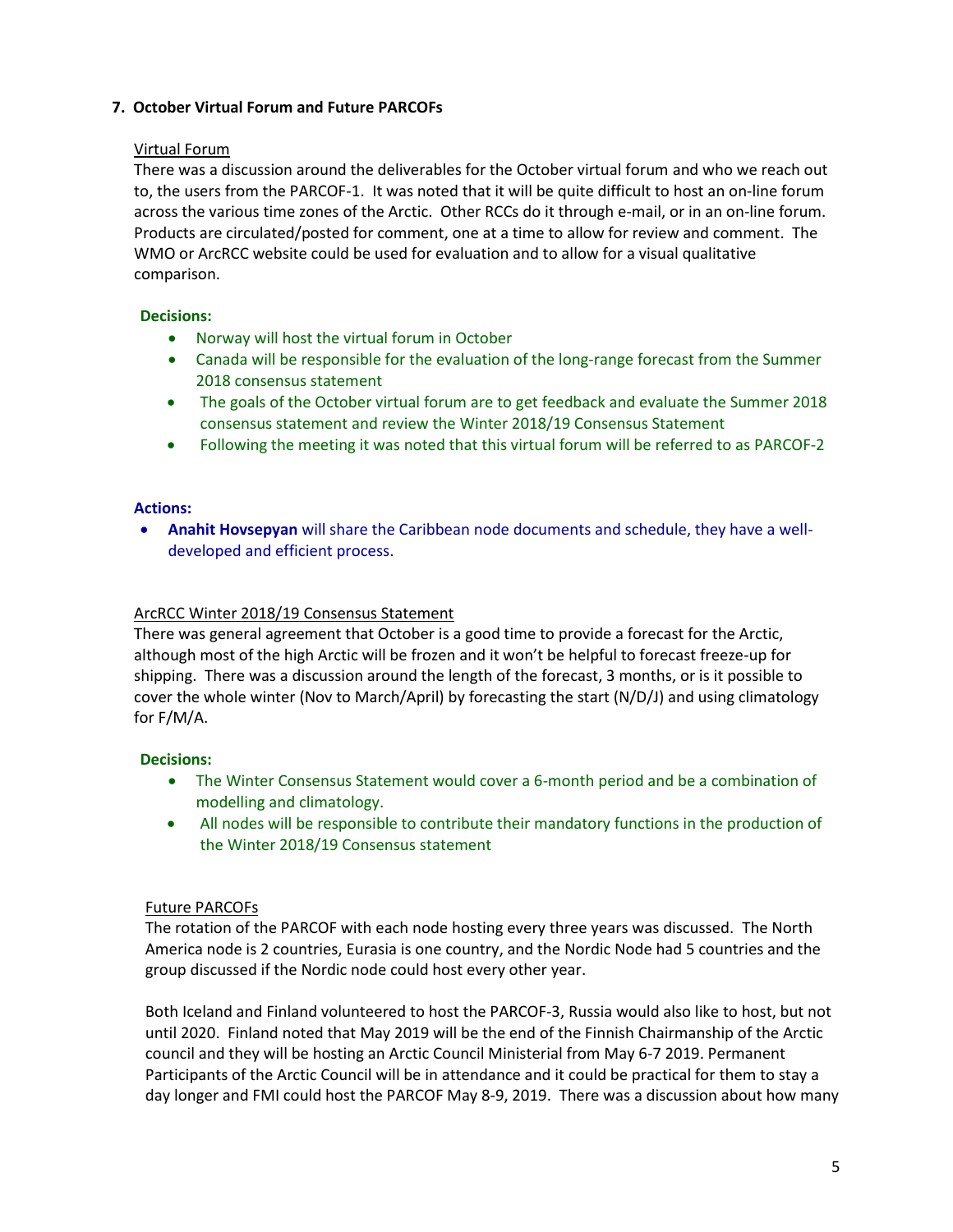participants, stakeholders to invite, and estimate of costs. The WMO currently has funding from Environment and Climate Change Canada for the next 4 years to cover the travel costs for endusers and share some of the host country costs. There was also a discussion about inviting users from the UK and China that would have an interest in our products and it was discussed as a possibility if their National Meteorological Service contribute to the products.

# **Decisions:**

- The Nordic Node will host the PARCOF every other year following this proposed pattern: NA (May 2018), Nordic (Oct 2018, May 2019), Eurasia (Oct 2019, May 2020), Nordic (Oct 2020, May 2021), NA (Oct 2021, May 2022) and so on….
- To keep the size of the PARCOFs to approximately 50 participants, reduce the number of observers and increase the number of users
- PARCOF planning meetings will be held separate from the ArcRCC network meetings

### **Actions:**

- **Johanna Ekman** will develop a rationale for Finland to host in 2019 (then Iceland in 2021) and sent it to the ArcRCC Node Leads.
- **Kumar Kolli** will send WMO travel costs to Joanna Ekman
- **John Parker** to send other PARCOF costs to Joanna Ekman

## **8. Funding**

ArcRCC network Members were concerned with the additional work load, lack of resources, dedicated staff and sustainability of the ArcRCC. ArcRCC requirements need to become part of the people's daily jobs at the National Meteorological and Ice Services and not performed off the side of their desks. There was some discussion about external funding opportunities and Finland noted potential Ministerial funding for meetings/collaboration and product development (not research) which could provide opportunities to hold additional workshops with users on communications, training and output products.

### **Actions:**

 **ArcRCC Node leads** will facilitate discussions within their organizations to ensure dedicated time for staff.

### **9. Summary and closing**

Helge Tangen closed the meeting again thanking Canada for organizing and hosting the PARCOF and Network sessions. Kumar Kolli also recognised the accomplishment and thanked the host and all participants, and the Arctic Council Members for their commitment.